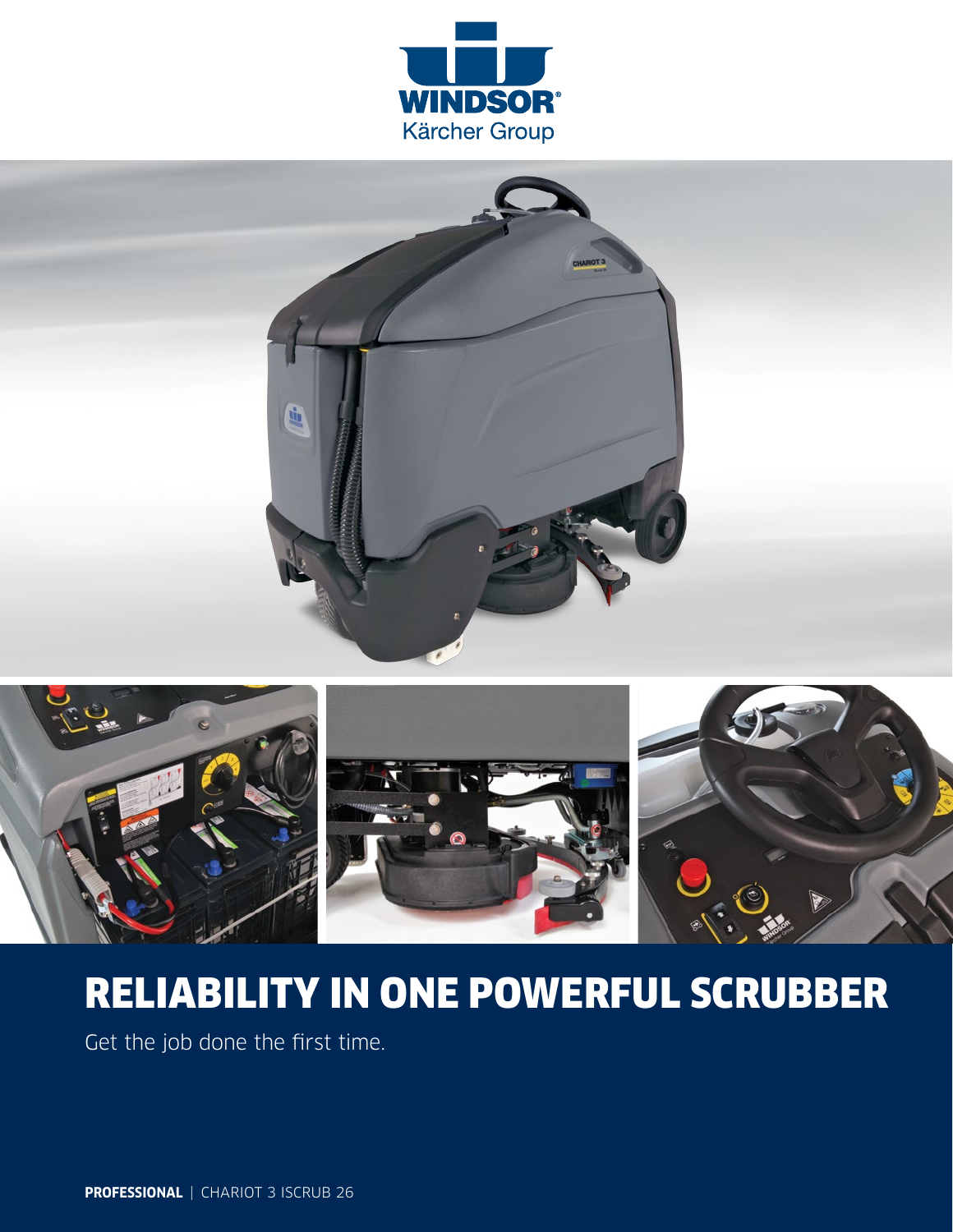# **Double Your Scrubbing Productivity.**

Imagine the money you will save when you double your scrubbing productivity with the Chariot 3 iScrub 26! When compared to a walkbehind-scrubber the Chariot 3 is twice as productive. What is even better—the Chariot will not cost you a penny more than the traditional scrubber you are using now. This is the next-generation of stand-on cleaning equipment developed from our years of expertise as the innovators of the stand-on cleaning segment. Chariot 3 is the 3rd-generation Chariot stand-on automatic-scrubber and it features a 26 inch scrub pad width.





### **1 A change of pace**

Six cleaning modes including EcoMode and EcoMode Plus.

### **2 Charging**

On-board charging available for simple operation.

### **3 Easy to maintain**

- Hygienic tank system for recovery solution tank.
- Auto-adjust squeegee
- Maintenance friendly scrub deck

### **4 Simple to use**

- Optional chemical metering system with adjustable dilution rate.
- Clear, simple control panel significantly reduces training time and produces more consistent results
- Full circle visibility for operator safety
- Easy to transport around the building and fits through a standard door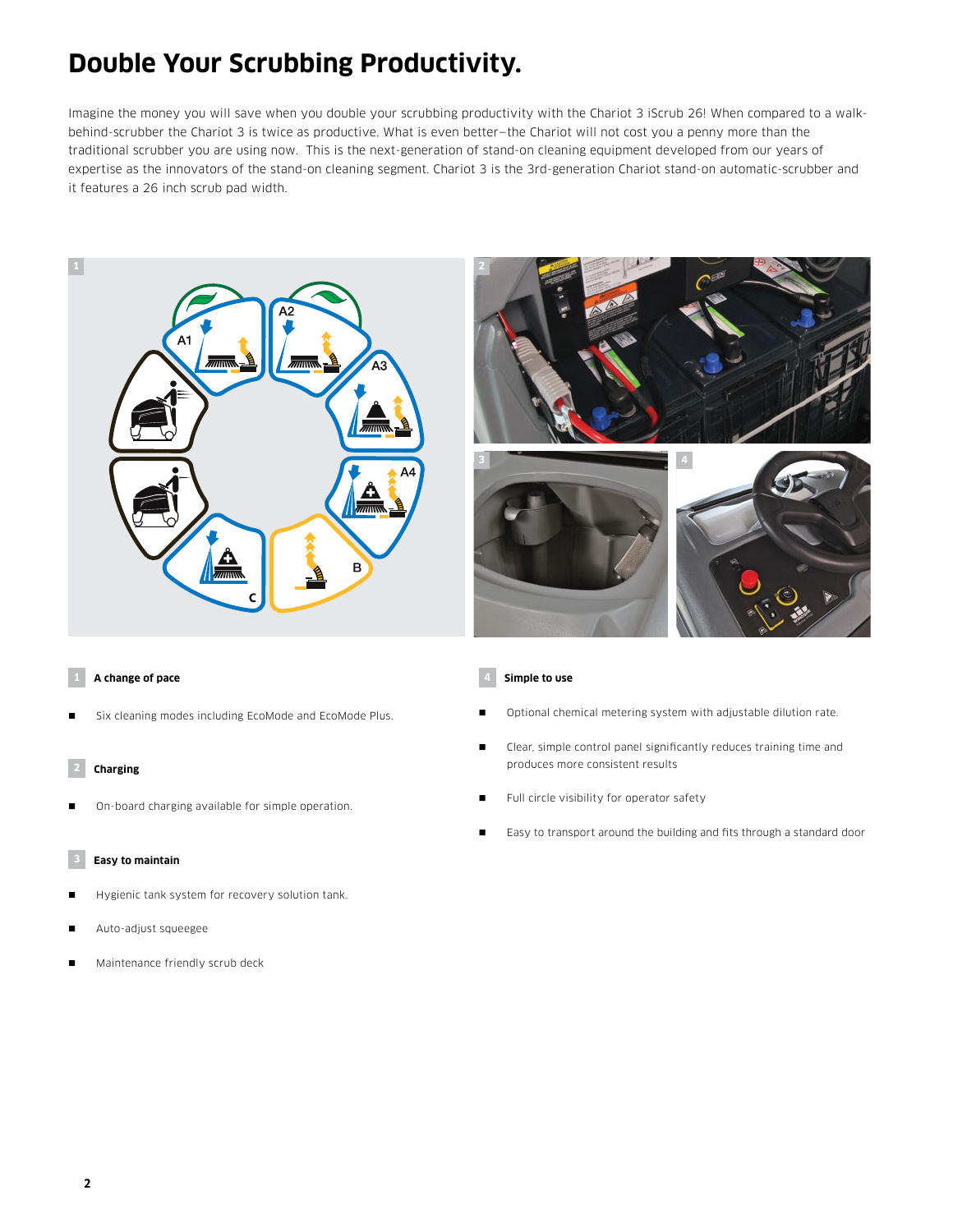# **Technical Data and Equipment.**

## **Chariot 3 iScrub 26**

Variable speed control pedal

EcoMode and EcoMode Plus for quiet, daytime cleaning

Available with productivity battery pack exchange system

| <b>Technical data</b> |  |
|-----------------------|--|
|-----------------------|--|

| <b>Cleaning Path</b>         | inches              | 26                                                  |
|------------------------------|---------------------|-----------------------------------------------------|
| <b>Cleaning Rate</b>         | ft <sup>2</sup> /hr | 27,639                                              |
| <b>Brushes</b>               |                     | Two 13" pads or brushes                             |
| <b>Brush Motor</b>           | <b>HP</b>           | $2 \times .5$                                       |
| <b>Brush Speed</b>           | <b>RPM</b>          | 300                                                 |
| <b>Brush Pressure</b>        | Ibs                 | 75-100                                              |
| <b>Solution Capacity</b>     | gallons             | 25                                                  |
| <b>Recovery Capacity</b>     | gallons             | 28                                                  |
| <b>Electrical System</b>     |                     | 36V 3x12V 205 A/H or 225 A/H, 36V 3x12V 234 A/H AGM |
| <b>Operating Noise Level</b> | dB(A)               | 66                                                  |
| Weight (w/o batteries)       | Ibs                 | 460                                                 |
| Dimensions (L x W x H)       | inches              | 56.5" x 33" x 50"                                   |
|                              |                     |                                                     |

#### **Features**

| Aqua-Mizer technology                  |  |
|----------------------------------------|--|
| No-adjustment squeegee                 |  |
| $\blacksquare$ = Included in delivery. |  |

#### **Accessories**

| <b>Product Name</b>      | Order No.   | <b>Description</b>                      |
|--------------------------|-------------|-----------------------------------------|
| <b>Pad Driver</b>        | 8.600-021.0 | 2 Required                              |
| Polypropylene Brush      | 8.600-022.0 | 2 Required                              |
| <b>Nylon Brush</b>       | 8.600-023.0 | 2 Required                              |
| <b>Grit Brush</b>        | 8.600-024.0 | Mild, 2 Required                        |
| <b>Battery Pack</b>      | 9.840-602.0 | 205 A/H, Set of 3                       |
| <b>Battery Pack</b>      | 9.840-600.0 | 225 A/H, Set of 3                       |
| <b>Battery Pack</b>      | 8.622-843.0 | 234 A/H AGM, Set of 3                   |
| Charger                  | 8.628-409.0 | 36V 21A C175 Automatic Charger          |
| Charger                  | 8.600-015.0 | 36V 21A Dual Mode AGM Automatic Charger |
| <b>Battery Cable Kit</b> | 9.840-612.0 | 1 Set                                   |
| <b>Ignition Key</b>      | 8.600-486.0 |                                         |